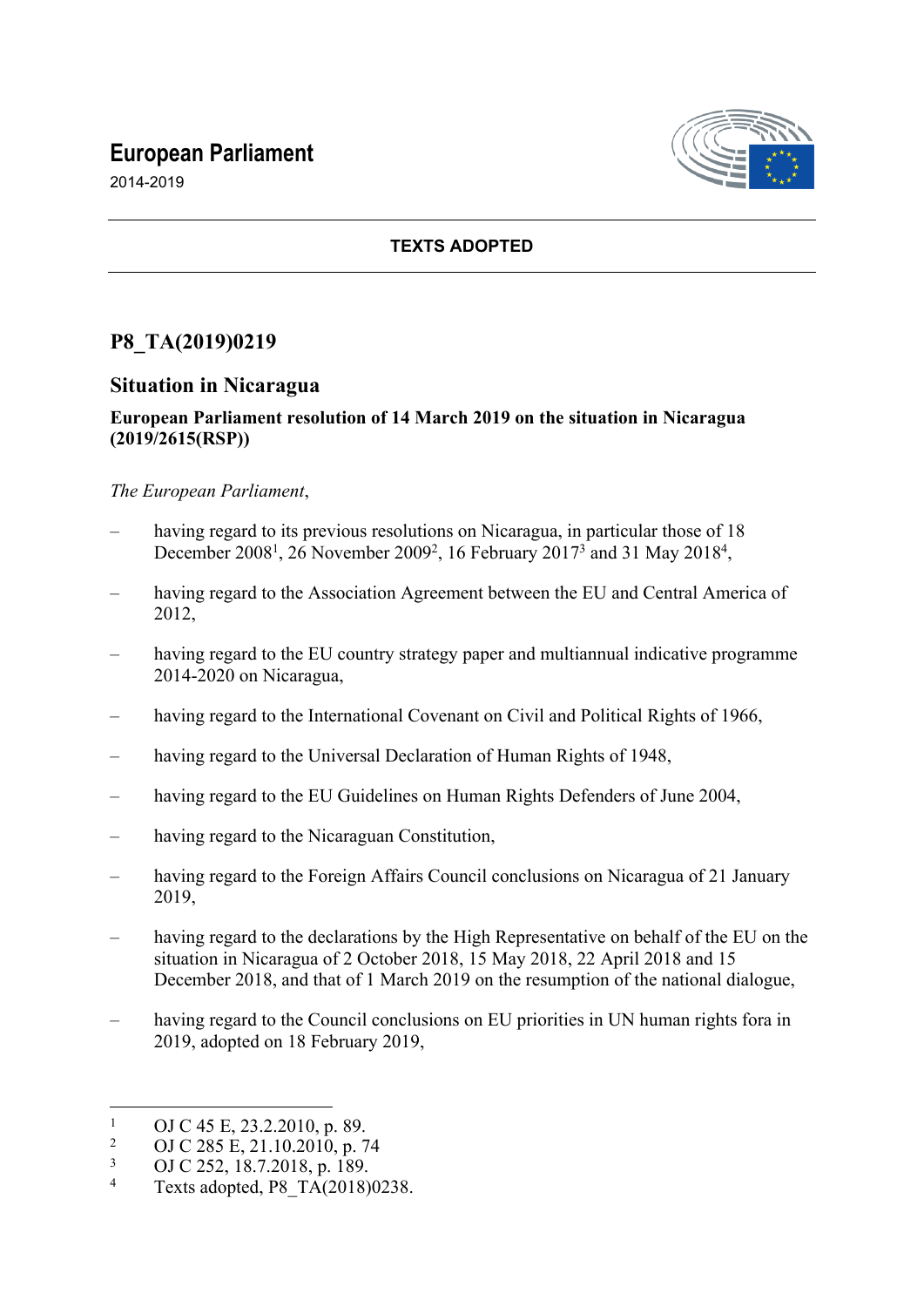- having regard to the report approved by the Inter-American Commission on Human Rights on 21 June 2018 entitled 'Gross Human Rights Violations in the Context of Social Protests in Nicaragua',
- having regard to the report of the United Nations High Commissioner for Human Rights on human rights violations and abuses in the context of protests in Nicaragua, 18 April – 18 August 2018,
- having regard to the report of the Interdisciplinary Group of Independent Experts (GIEI) of 20 December 2018 on the violent events that took place in Nicaragua between 18 April and 30 May 2018,
- having regard to the statement by UN High Commissioner for Human Rights Michelle Bachelet of 22 February 2019 on the criminalisation of dissent in Nicaragua,
- having regard to Rule 123(2) and (4) of its Rules of Procedure,
- A. whereas the European Parliament adopted a resolution on the crisis in Nicaragua on 31 May 2018, strongly condemning the situation; whereas, as a follow-up to this resolution, a delegation of 11 MEPs visited the country from 23 to 26 January 2019 to assess the situation on the ground;
- B. whereas the delegation was able to follow its own programme, and the Nicaraguan Government granted access to all facilities requested by the MEPs, including two prisons; whereas the Nicaraguan Government gave guarantees that no retaliation would be launched against those who denounced the current situation; whereas the delegation witnessed the harassment, smear and intimidation campaign that targeted the human rights defenders and civil society organisations with which it had held an exchange of views; whereas many organisations rejected invitations to meet the delegation, owing to government-led intimidation and threats; whereas repression has been intensified since the delegation visited the country;
- C. whereas the delegation rejected publicly the official Nicaraguan Government position that they had been victims of a US-led coup d'état and misinformation campaigns; whereas the main reason fuelling the demonstrations has been the deep democratic, institutional and political crisis that has affected the rule of law and restricted basic freedoms, such as those of association, demonstration and assembly, in the country during the last decade;
- D. whereas freedom of expression, assembly and demonstration, including the use of the national anthem, are being seriously restricted for many people; whereas a significant number of political prisoners are imprisoned just for exercising their rights; whereas there have been several worrying reports regarding the worsening situation of detainees, including inhuman treatment;
- E. whereas judicial proceedings against those detainees are in breach of international standards, in particular the procedural and criminal guarantees of the right to a fair trial; whereas the prison conditions also fail to meet international standards adequately; whereas there is a clear lack of separation of powers in Nicaragua;
- F. whereas the right to information is seriously endangered; whereas journalists are being detained, exiled and threatened; whereas audiovisual media outlets are being closed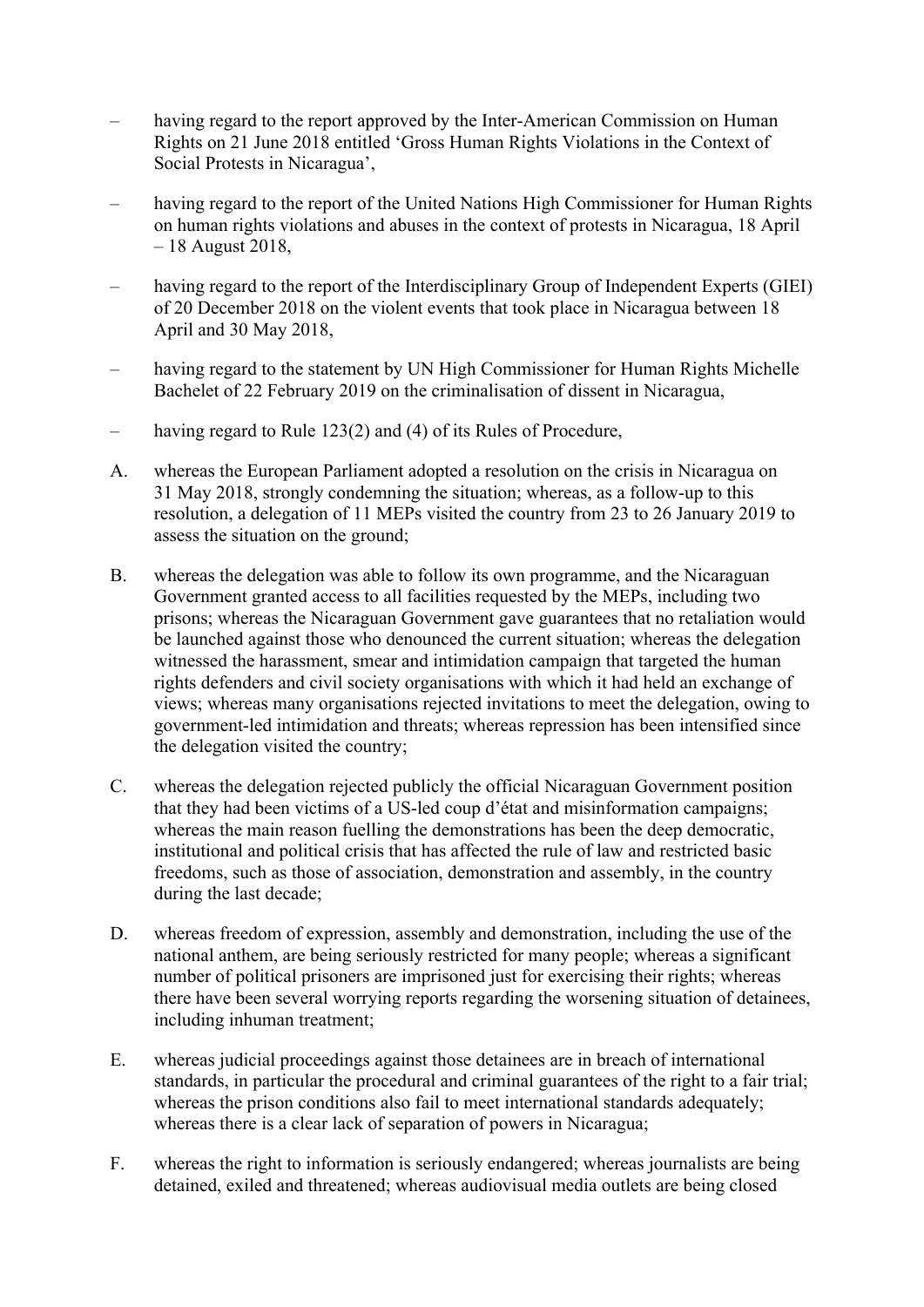down or searched without prior judicial authorisation; whereas the publication of newspapers is endangered by the lack of paper and ink, seized by the Nicaraguan Government;

- G. whereas the Government of Nicaragua has expelled from the country international organisations such as the GIEI and the Special Monitoring Mechanism for Nicaragua (MESENI) that sought the peaceful resolution of the conflict and national reconciliation; whereas repression against civil society organisations has intensified by stripping them of their legal status in a country with a poor institutional framework, doubly punishing the victims of repression;
- H. whereas academic freedom is also being threatened; whereas nearly 200 university students have been expelled from universities for their participation in demonstrations in favour of democracy and greater freedom and human rights;
- I. whereas the development and consolidation of democracy and the rule of law and respect for human rights and fundamental freedoms must form an integral part of the EU's external policies, including the Association Agreement between the EU and the countries of Central America of 2012; whereas this agreement includes a democratic clause, which is an essential element of the agreement;
- J. whereas the national dialogue launched on 16 May 2018 between President Ortega and the Nicaraguan opposition and civic groups, and mediated by the Catholic Church, failed to find a solution to the crisis; whereas on 27 February 2019, exploratory talks for a national dialogue between the Government of Nicaragua and the Alianza Civica were resumed; whereas the Alianza Civica has established its three main objectives to be reached during the negotiations as follows: the release of political prisoners and respect for individual liberties, the necessary electoral reforms, which must culminate in the holding of elections, and justice; whereas the Nicaraguan Government has released 100 political prisoners, accepting that their prison sentences be commuted to house arrest; whereas most of them are being harassed and arrests are continuing; whereas a high number of prisoners (more than 600) remain in jail; whereas a national dialogue was halted on 10 March 2019 after the Alianza Civica withdrew from the negotiations;
- 1. Underlines that Nicaragua is suffering from a serious breach of democracy, respect for human rights and the rule of law as a result of the events that took place in April and May 2018; reiterates the importance of its resolution adopted on 31 May 2018;
- 2. Condemns all repressive actions of the Nicaraguan Government; states that the visit made by its delegation served to establish a true picture of the current situation; further states that it is without doubt that, in recent months, and in particular after its visit, there has been an increase in repression of the opposition and limitations imposed on fundamental freedoms; in this regard, condemns the generalised repression and restriction of freedom of expression, assembly and demonstration, the outlawing of nongovernmental organisations and civil society, the expulsion of international organisations from the country, the closure of and assaults against the media, the limitations on the right to information, the expulsion of students from universities, and the worsening situation in prisons and the use of inhuman treatment;
- 3. Considers that such actions by the Government, its institutions and its para-political organisations correspond to a planned strategy to destroy the political opposition that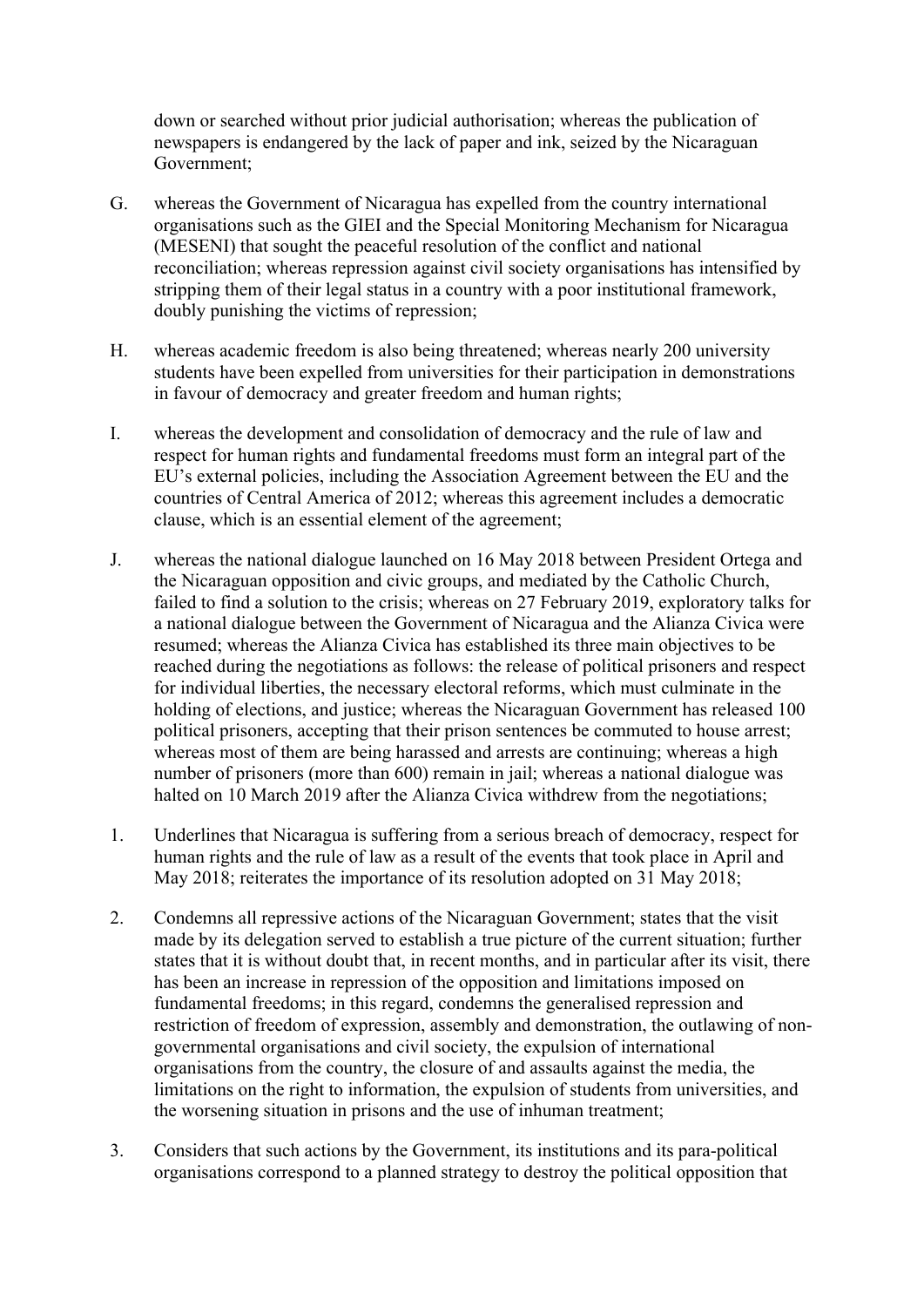had led the protests last year; believes that this strategy is applied methodically, systematically and selectively against all leaders, NGOs, media and social movements that seek to express their legitimate demands for freedom and democracy;

- 4. Expresses its concern about the enormous democratic, political and economic risks that the people and the country are facing, and that will increase if urgent action is not taken, taking into account the current internal confrontations, social rupture and economic decline; urgently calls for a meaningful internal dialogue with a view to achieving a sustainable and peaceful solution that would allow all actors in the society to have space to operate and freely express themselves and that would restore their civil rights, such as the right to peaceful protest; reiterates that any solution should render all those responsible for the violations accountable; asks all the political parties, social movements, leaders, students and civil society organisations to maintain and reiterate their unwavering commitment to a peaceful means of resolving the crisis; reiterates its full support for the reform of the judicial system and the electoral law, and requests that the VP/HR act accordingly; asks the VP/HR and the EU Delegation to closely monitor the negotiations that are taking place in the country between the government and the Alianza Civica, and to continue addressing the human problems arising from the situation created in the country in relation to prisoners, students, protesters, journalists, etc.;
- 5. Deplores the suspension of the MESENI and the termination of the mandate of the GIEI of the Inter-American Commission on Human Rights; strongly condemns the persecution, arrest and intimidation of people cooperating with the UN and other international bodies;
- 6. Calls on the Nicaraguan Government to implement three urgent measures as a sign of its willingness in the ongoing dialogue: the immediate and unconditional release of political prisoners, the immediate halt of all forms of repression against Nicaraguan citizens, including harassment, intimidation, spying and persecution of opposition leaders, and the subsequent elimination of all restrictions on previously mentioned freedoms, and the restitution of the legal personality and goods of human rights organisations and the return of international organisations to the country;
- 7. Points out that under these conditions the process must lead to the cancellation of legal procedures against political prisoners and guarantees regarding their physical and moral integrity, their privacy and due process, the return of those exiled, including journalists and students, the demilitarisation of the streets and the disarmament of paramilitary groups, and the establishment of a clear roadmap for free, fair and transparent elections to be organised in the near future, with the presence of international observers;
- 8. Calls for the immediate extradition of Alessio Casimirri, currently living in Managua under the protection of the Nicaraguan Government, to Italy, where he has been given six definitive life sentences for the kidnapping of Aldo Moro, former leader of the Christian Democracy party, Prime Minister and President of the European Council, and the murder of his guards on 16 March 1978 in Rome;
- 9. Requests that the European External Action Service and the Member States implement, without harming the domestic population, a staggered process of targeted and individual sanctions, such as visa bans and asset freezes, against the Government of Nicaragua and those individuals responsible for human rights breaches, in line with the Council